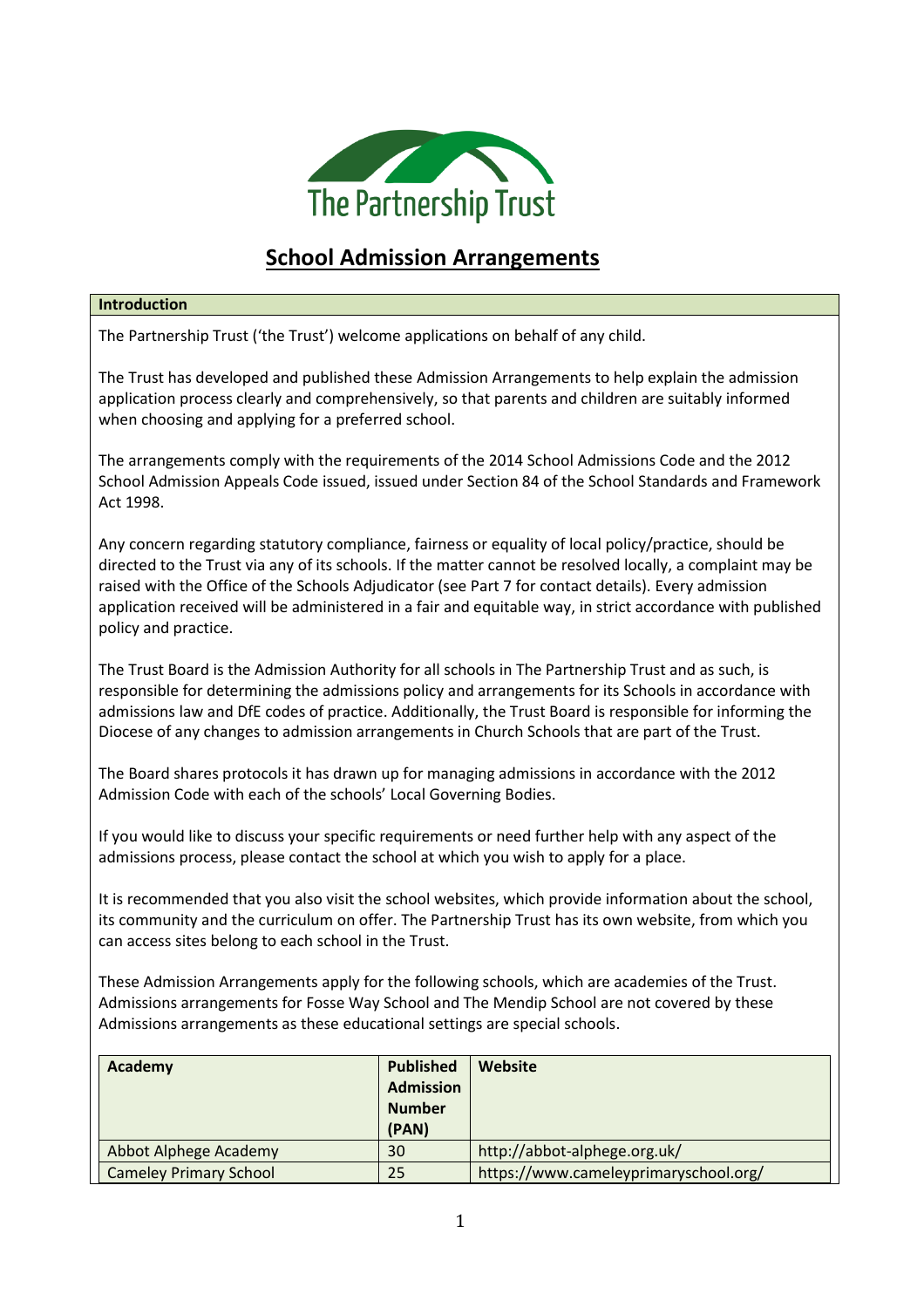| <b>Castle Primary School</b>            | 60 | https://www.castle.bathnes.sch.uk/           |
|-----------------------------------------|----|----------------------------------------------|
| Chew Magna Primary School               | 15 | https://www.chewmagna.bathnes.sch.uk/        |
| Farmborough Church Primary School       | 25 | https://www.farmboroughchurchprimary.org.uk/ |
| Hayesdown First School                  | 60 | http://www.hayesdownschool.co.uk/            |
| Marksbury C of E Primary School         | 15 | https://www.marksbury.bathnes.sch.uk/        |
| <b>Moorlands Infant School</b>          | 60 | http://moorlands-school.org/                 |
| <b>Moorlands Junior School</b>          | 60 | http://moorlands-school.org/                 |
| <b>Nunney First School</b>              | 18 | https://nunneyfirstschool.co.uk/             |
| <b>Paulton Infant School</b>            | 90 | https://www.paultoninfantschool.co.uk/       |
| <b>Pensford Primary School</b>          | 15 | http://www.pensford.bathnes.sch.uk/          |
| <b>Roundhill Primary School</b>         | 60 | https://www.roundhill-pri.co.uk/             |
| St Mary's C of E Primary School         | 30 | http://www.stmaryswrithlington.co.uk/website |
| <b>Weston-All-Saints Primary School</b> | 90 | https://www.wasp-school.org.uk/              |

| 1.0 | <b>General information</b>                                                                                                                                                                                                                                                                                                                                                                                                                                 |
|-----|------------------------------------------------------------------------------------------------------------------------------------------------------------------------------------------------------------------------------------------------------------------------------------------------------------------------------------------------------------------------------------------------------------------------------------------------------------|
| 1.1 | Contents                                                                                                                                                                                                                                                                                                                                                                                                                                                   |
|     | This document is set out under the following sections and headings:<br>1. General Information<br>2. Applying to start school in Reception and Year 3 in Junior schools<br>3. Applying to change School 'In-Year'<br>4. The Oversubscription Criteria for each school<br>5. Lodging an Appeal<br>6. Contact details                                                                                                                                         |
|     | Appendix A: In-Year Application Form<br>Appendix B: Glossary and Definitions                                                                                                                                                                                                                                                                                                                                                                               |
| 1.2 | Who can apply for a school place?                                                                                                                                                                                                                                                                                                                                                                                                                          |
|     | A parent, registered carer, or other person/organisation that has responsibility for the child<br>concerned (referred to throughout this document as 'the parent') may submit a school<br>admission application on behalf of that child for any United Kingdom (UK) state funded<br>school.                                                                                                                                                                |
| 1.3 | The child                                                                                                                                                                                                                                                                                                                                                                                                                                                  |
|     | Any child aged four or older who resides within the UK has a right to receive full-time<br>education at a United Kingdom (UK) state funded school. The child must, at the time of<br>applying for a school place, have European Economic Area Citizenship (includes British<br>citizenship) up to 31 <sup>st</sup> December 2020, or, after 31 <sup>st</sup> December 2020, hold an appropriate<br>Home Office Visa entitling him/her to reside in the UK. |
| 1.4 | The home address                                                                                                                                                                                                                                                                                                                                                                                                                                           |
|     | The home address is very important, as school places are allocated on the basis of the home<br>address of each child. A child's home address is considered to be where the child spends the<br>majority of their time with parents or carers. This address should be clearly stated on the<br>application form.                                                                                                                                            |
|     | Documentary evidence of home ownership or suitable rental agreement may be required,<br>together with proof of permanent residence at the property concerned. Places cannot be<br>allocated on the basis of an intended future address, unless the house move can be confirmed                                                                                                                                                                             |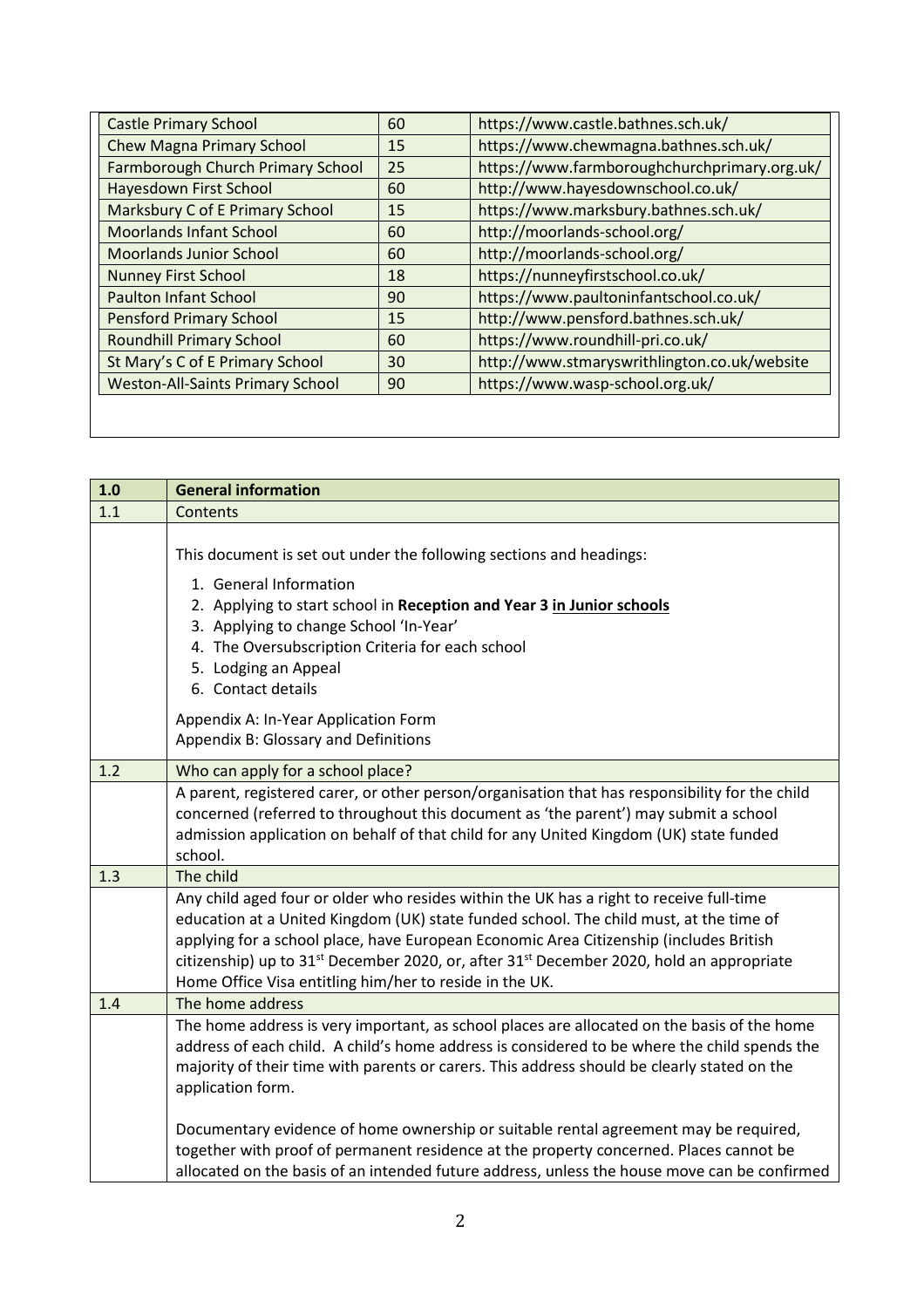|     | through the formal 'exchange of contracts' or the signing, by the Landlord and the applicant,<br>of a minimum six month tenancy agreement. For children of UK service personnel with a<br>confirmed posting to the area, or Crown servants returning from overseas, an official letter<br>confirming a relocation date and Unit postal address or quartering area address is acceptable.                                                                                                                                                                                                                                                                           |
|-----|--------------------------------------------------------------------------------------------------------------------------------------------------------------------------------------------------------------------------------------------------------------------------------------------------------------------------------------------------------------------------------------------------------------------------------------------------------------------------------------------------------------------------------------------------------------------------------------------------------------------------------------------------------------------|
|     | Please note private letting agreements may not be accepted as proof of residence. An<br>address change due to a move to live with family or friends will not be considered until the<br>move has taken place and suitable proof of residency has been obtained. Proof that a move<br>from the previous address has taken place may also be required e.g. proof of exchange of<br>contracts, a tenancy agreement showing the end date of the tenancy or a notice to quit from<br>the landlord or repossession notice. An address used for childcare arrangements cannot be<br>used as a home address for the purpose of applying for a school place.                |
|     | The Partnership Trust in its role as Admission Authority, reserves the right to seek further<br>documentary evidence to support a claim of residence. This could include contacting the<br>estate agent, solicitor, landlord or relevant professional. A representative of the Admission<br>Authority may carry out a home visit/s without prior notice to verify a pupil's home address.                                                                                                                                                                                                                                                                          |
|     | The Admission Authority must be notified of any change of address during the admissions<br>procedure.                                                                                                                                                                                                                                                                                                                                                                                                                                                                                                                                                              |
|     | Where shared residence arrangements are in place and it is necessary to determine the home<br>address, each parent may be required to write to the Admission Authority and inform them of<br>the number of days each week the child spends with them. Where the child spends equal<br>time with both parents, the Admission Authority may ask for additional information including<br>evidence of which parent/carer is in receipt of child benefit, and/or the name of the GP<br>surgery at which the child is registered.                                                                                                                                        |
| 1.5 | Siblings                                                                                                                                                                                                                                                                                                                                                                                                                                                                                                                                                                                                                                                           |
|     | The oversubscription criteria set out in section 5.2 of these admission arrangements includes<br>criteria that relate to children with a sibling attending the preferred school.                                                                                                                                                                                                                                                                                                                                                                                                                                                                                   |
|     |                                                                                                                                                                                                                                                                                                                                                                                                                                                                                                                                                                                                                                                                    |
|     | If a parent would like his/her child to be prioritised against one of these sibling criteria, the<br>sibling's details must be provided on the admission application form. The named sibling can<br>be a full, half or adopted brother or sister, or another child who lives for the 'majority' of<br>his/her school time (more than 2.5 school days per week) within the same family unit and at<br>the same home address.                                                                                                                                                                                                                                        |
|     | The Published Admission Number/Admission Limit will be exceeded in order that multiple<br>birth siblings of the same family (twin, triplet etc.) can all be offered places, where otherwise<br>one or more of these children would be refused if the Admission Number/Limit was adhered<br>to.                                                                                                                                                                                                                                                                                                                                                                     |
| 1.6 | <b>Waiting lists</b>                                                                                                                                                                                                                                                                                                                                                                                                                                                                                                                                                                                                                                               |
|     | Reception waiting lists in the autumn terms $(1^{st}$ September - $31^{st}$ December)<br>The home local authority is responsible for holding waiting lists for Reception cohorts until 1<br>September 2022. Parents wanting to make applications for Reception places in the autumn<br>terms should contact the school in the first instance. Names on Reception oversubscription<br>lists after 1 September 2022 are maintained by the school accordance with their over<br>subscription criteria and are held in strict ranked order, which indicates how the child<br>qualifies against the published oversubscription criteria. Each time a name is added, the |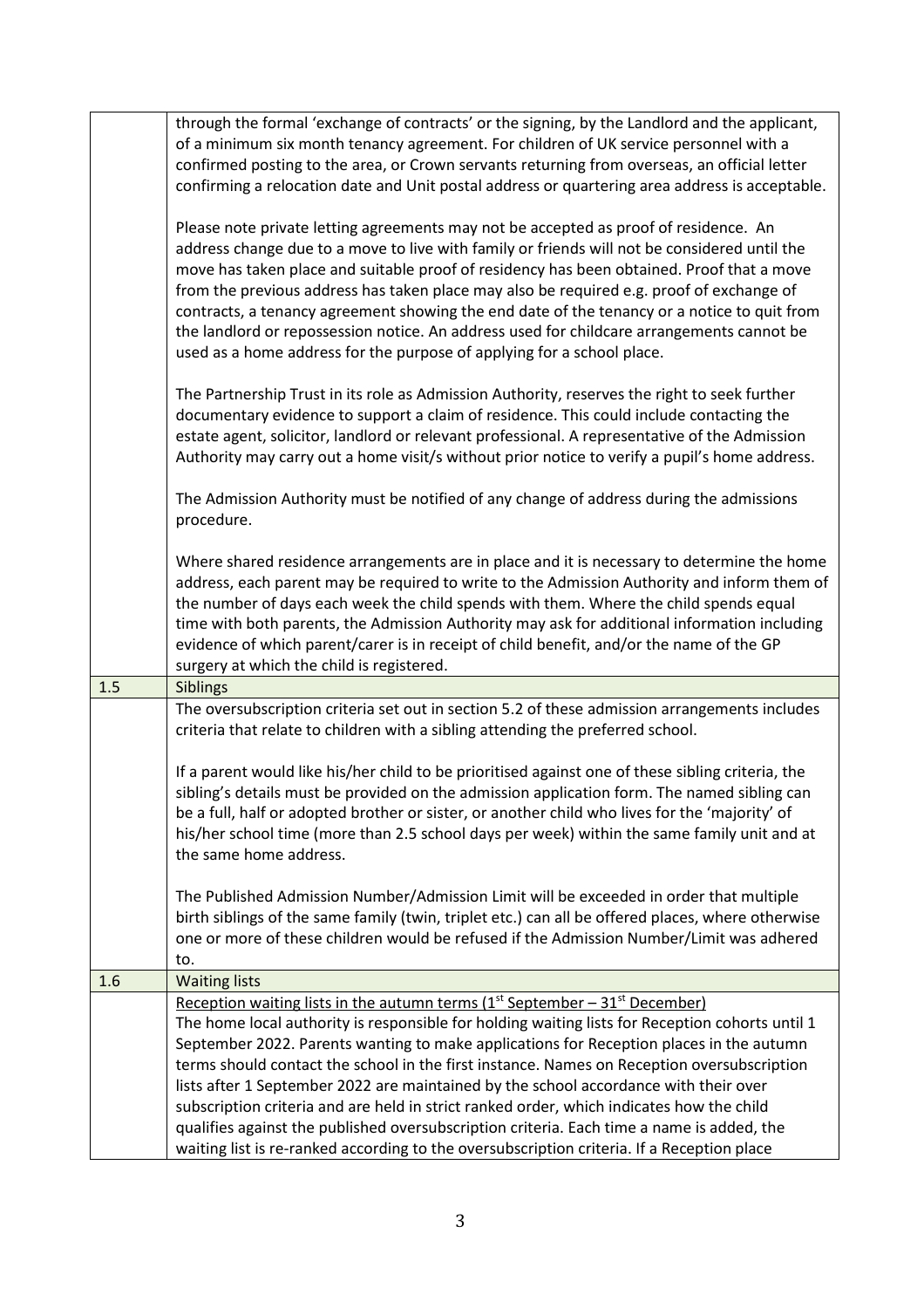|     | becomes available this will be offered to the child ranked highest on the waiting list at that<br>time.<br>A child's name will be removed from the waiting list if a place is offered and accepted, offered<br>and declined, or the parent requests in writing that the school removes his/her child's name.<br>(This also applies to waiting lists for year 3 in junior schools)<br>Waiting lists for other year groups<br>Where schools hold waiting lists for other year groups, the list must be clear, fair and                                                                                                                                                                                                              |
|-----|-----------------------------------------------------------------------------------------------------------------------------------------------------------------------------------------------------------------------------------------------------------------------------------------------------------------------------------------------------------------------------------------------------------------------------------------------------------------------------------------------------------------------------------------------------------------------------------------------------------------------------------------------------------------------------------------------------------------------------------|
|     | objective and schools must state that each time a child is added, the list will be re-ranked in<br>line with their over-subscription criteria. Priority will not be given to children based on the<br>date that their application was received and any looked after children, previously looked after<br>children and children allocated a place at the school in accordance with a Fair Access Protocol,<br>will always take precedence over those on a waiting list. Where schools do not hold waiting<br>lists, Parents/carers can choose to call the school regularly, to find out if a space has become<br>available. A request to be added to a school waiting list does not affect the right to appeal<br>(see section 5). |
| 1.7 | Misleading or false information                                                                                                                                                                                                                                                                                                                                                                                                                                                                                                                                                                                                                                                                                                   |
|     | If the Admission Authority becomes aware that a school place has been secured for a child<br>due to the provision of misleading or false information, it will consider withdrawing the offer,<br>or where a child has already started to attend the school, may remove the child from the<br>school roll. Before doing so, the circumstances of the case will be discussed with the parent<br>and, where required, the application will be considered afresh taking account of any new<br>information.                                                                                                                                                                                                                            |

| 2.0 | Applying to start school in Reception or, where relevant, for transfer to Year 3 in September 2022                                                                                                                                                                                                                                                                                                                                                                                                                                                                                                                                                                                                                                                       |
|-----|----------------------------------------------------------------------------------------------------------------------------------------------------------------------------------------------------------------------------------------------------------------------------------------------------------------------------------------------------------------------------------------------------------------------------------------------------------------------------------------------------------------------------------------------------------------------------------------------------------------------------------------------------------------------------------------------------------------------------------------------------------|
| 2.1 | The Published Admission Number (PAN)                                                                                                                                                                                                                                                                                                                                                                                                                                                                                                                                                                                                                                                                                                                     |
|     | Applications to start or transfer school in September 2022 are considered by local authorities<br>during the 'normal' admissions- round which applies for new entry to school. A statutory<br>Admission Number (PAN) must be published for the years of entry and for the Trust. The PAN<br>indicates the number of places that can be offered within the resources available and, where<br>appropriate, the need to maintain the size of infant classes within the requirements of Infant<br>Class Size legislation (this limits Reception, Year 1 and Year 2 classes to no more than 30<br>children per teacher, unless a child qualifies as a 'permitted exception' admission in<br>accordance with section 2.15 of the 2014 School Admissions Code). |
|     | If fewer applications are received than the PAN set for the respective year of entry, every<br>applicant will be offered a place for their child, without condition. If the total number of<br>applications received exceeds the PAN, the Admission Authority will consider every<br>application against the relevant oversubscription criteria, which is set out in section 5.2 of<br>these Admission Arrangements. The Admission Authority will sort the applications into ranked<br>order and identify a priority for the offer of places up to the PAN.                                                                                                                                                                                              |
| 2.2 | <b>Submitting an Admission Application Form</b>                                                                                                                                                                                                                                                                                                                                                                                                                                                                                                                                                                                                                                                                                                          |
|     | For a child to start or transfer school in September 2022, the parent must complete the<br>Common Application Form (CAF) available from the home local authority. The application will<br>be considered as 'on time' if it is submitted to the home local authority by the following<br>dates/times:<br>Starting school in Reception or transferring to Year 3 in a junior school: 23.59 hours on<br><b>15 January 2022</b>                                                                                                                                                                                                                                                                                                                              |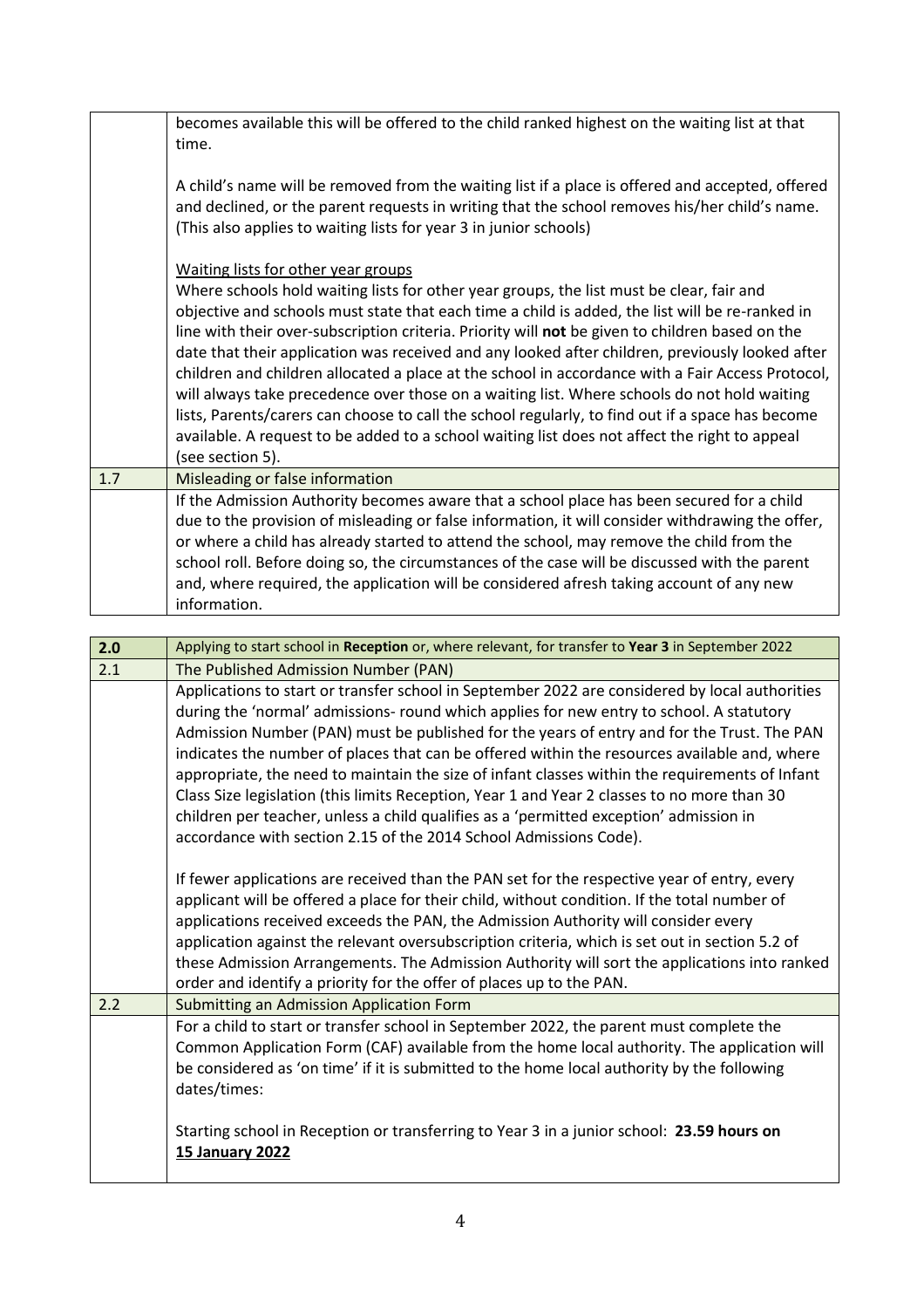|     | The CAF may be completed and submitted using the local authority 'online' procedure, or as a               |
|-----|------------------------------------------------------------------------------------------------------------|
|     | paper form. Online applications are actively encouraged.                                                   |
|     |                                                                                                            |
|     | Full details concerning the application process, as well as information about the schools in the           |
|     | local authority area, are explained in the 'Composite Prospectus' document, which each local               |
|     | authority must make available on 12 <sup>th</sup> September annually.                                      |
|     |                                                                                                            |
|     | For those families who are resident in Somerset, the home local authority is Somerset                      |
|     | Council: schooladmissions@somerset.gov.uk                                                                  |
|     |                                                                                                            |
|     | For those families who are resident in Bath and North East Somerset, the home local authority              |
|     | is Bath and North East Somerset Council: admissions transport@bathnes.gov.uk                               |
| 2.3 | Late applications                                                                                          |
|     |                                                                                                            |
|     | If the application form is submitted to the home local authority after the relevant deadline               |
|     | stated in section 2.2, it will be considered as 'late' and will not be administered until all on           |
|     | time applications have been processed unless the reason for the delay qualifies as an                      |
|     | 'extenuating circumstance' as defined by the home local authority. By this time, there may no              |
|     | longer be a place available at the preferred school(s).                                                    |
|     |                                                                                                            |
|     | Some local authorities publish specific dates for a second admissions-round within which                   |
|     | 'late' applications will be administered. Local authorities must coordinate starting and                   |
|     | transferring school applications until 31 August 2022.                                                     |
| 2.4 | Notifying the application decision                                                                         |
|     | Parents will receive an admission decision from their home local authority on or about the                 |
|     | following dates:                                                                                           |
|     |                                                                                                            |
|     |                                                                                                            |
|     |                                                                                                            |
|     | Starting school in Reception or transferring to Year 3 in junior schools: 16 April 2022 or next            |
|     | working day if this falls at a weekend or on a Bank Holiday)                                               |
|     |                                                                                                            |
|     | The method of informing the decision varies across local authorities but is set out in the                 |
|     | Composite Prospectus issued by each authority.                                                             |
| 2.5 | <b>Education Health and Care Plan (EHCP)</b>                                                               |
|     | A place will be made available for any child who has an EHCP (formerly a Statement of Special              |
|     | Educational Needs) agreed between the Local Authority and the Trust. The place will be made                |
|     | available at the school named in the EHCP (above the PAN if places have already been offered               |
|     | up to this limit at that time).                                                                            |
| 2.6 | Starting school in Reception on a full-time basis                                                          |
|     | A child must attend school on a full-time basis from the term following their fifth birthday               |
|     | (compulsory school age). A child reaches compulsory school age on the prescribed day                       |
|     |                                                                                                            |
|     | following his/her fifth birthday. The prescribed days are $31^{st}$ December, $31^{st}$ March or $31^{st}$ |
|     | August. However, a parent may apply for a child to start school for the first time in the                  |
|     | September following his/her fourth birthday and, where a place is offered, may choose for                  |
|     | him/her to attend on a full-time basis (or in line with the school's induction process) from day           |
|     | one, even though the child is not yet of compulsory school age.                                            |
| 2.7 | Deferred entry to Reception and part time attendance                                                       |
|     | A parent may choose to defer a child's entry to school until later in the same school year, or             |
|     | to agree arrangements for the child to attend on a part time basis until he/she reaches                    |
|     | compulsory school age. However, it is not permitted to defer entry beyond the point at which               |
|     | the child reaches compulsory school age, or beyond the start of the last term in the school                |
|     | year. Parents who are considering deferred entry to reception or part-time attendance in                   |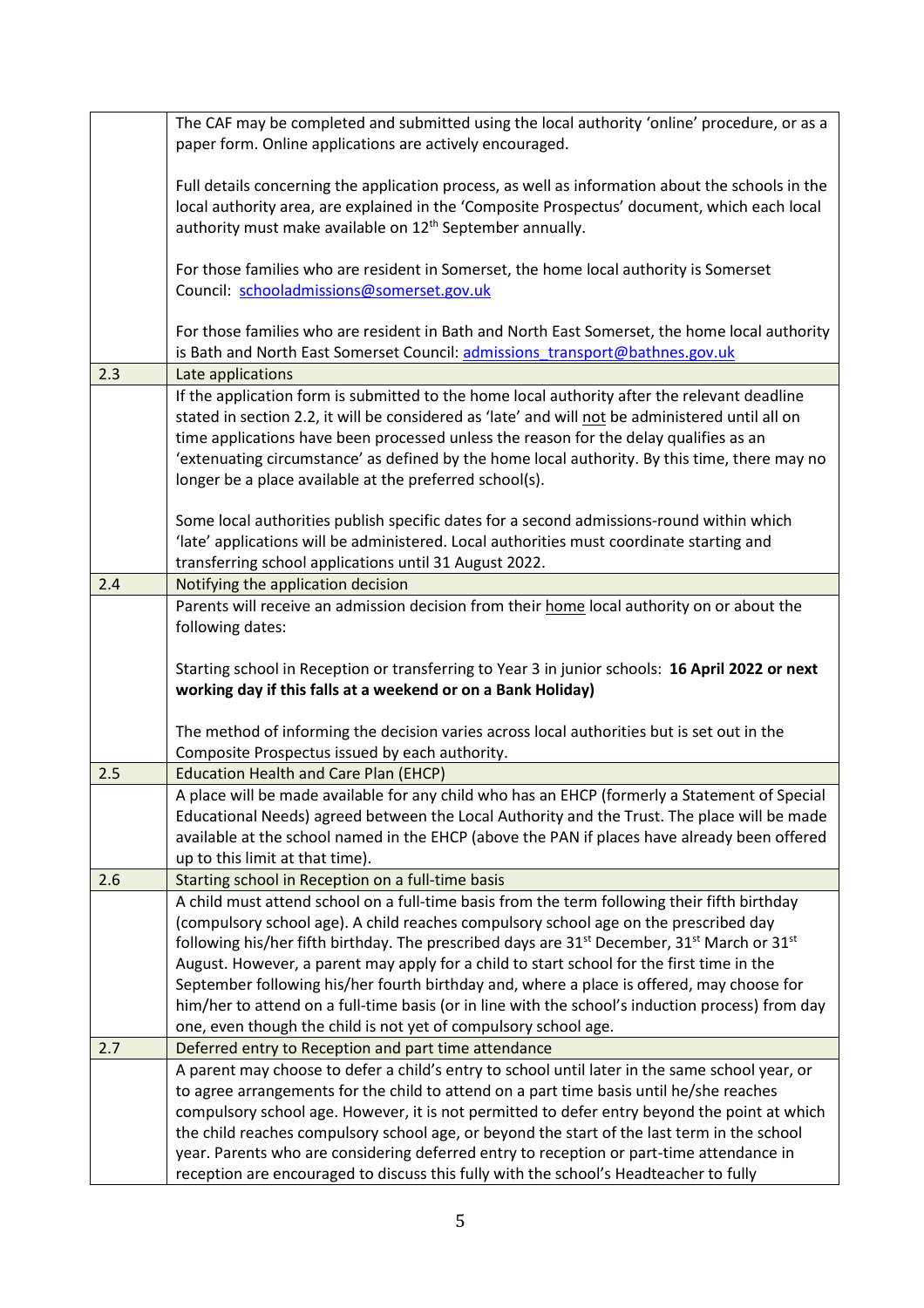|     | understand the implications of a decision either way. The school place will be held for that<br>child and will not be available to be offered to another child.                                                                                                                                                                                                                                                                                                                                                                                                                                          |
|-----|----------------------------------------------------------------------------------------------------------------------------------------------------------------------------------------------------------------------------------------------------------------------------------------------------------------------------------------------------------------------------------------------------------------------------------------------------------------------------------------------------------------------------------------------------------------------------------------------------------|
| 2.8 | Delaying school entry for a summer born child (born 1 April - 31 August)                                                                                                                                                                                                                                                                                                                                                                                                                                                                                                                                 |
|     | A parent of a 'summer born' child who may start school in September 2022, can choose to<br>delay their child's entry to school until September 2023, if the parent considers this<br>arrangement to be in the best educational interests of the child concerned. In these<br>circumstances, the parent may then request that the child be permitted to apply for a<br>Reception place in September 2023 rather than Year 1.                                                                                                                                                                              |
|     | Please note: Delaying entry to the following year does not guarantee admission. While the<br>parent of a summer born child has a statutory right to delay his/her child's entry to school, it<br>is for the Admission Authority to decide for which year group the application may be<br>submitted. The following process will apply:                                                                                                                                                                                                                                                                    |
|     | 1. The parent will first submit an application to the home local authority during the 2022<br>'normal' admissions round, making it clear on the application form that he/she wishes to<br>delay the child's entry until September 2023. If the intention is for the child to start with<br>the 2023 Reception cohort, this must also be clearly stated on the form. The Admission<br>Authority will then consider the application within the statutory timeframe and decide<br>whether to support a new application in 2023 for the Reception year, or to require an In-<br>Year application for Year 1. |
|     | Decisions will be made on the basis of the circumstances of each case and in the best<br>interests of the child. This will include taking account of:                                                                                                                                                                                                                                                                                                                                                                                                                                                    |
|     | The parent's views;<br>$\bullet$<br>Information about the child's academic, social and emotional development<br>٠<br>Where relevant, their medical history and the views of a medical professional<br>$\bullet$<br>Whether they have previously been educated out of their normal age group<br>$\bullet$<br>Whether they may naturally have fallen into a lower age group if it were not for being<br>$\bullet$<br>born prematurely.<br>The views of the Headteacher<br>$\bullet$                                                                                                                        |
|     | 2. The decision will be communicated in writing. Where the admission authority agrees to<br>the request the parent must decide whether to continue to delay his/her child's entry to<br>school, or to require the 2022 admission application to be processed. If he/she decides to<br>delay entry, the September 2022 admission application form will be removed from the<br>process and the application will not be considered any further.                                                                                                                                                             |
|     | 3. The parent must then make an entirely new application as part of the 2023 'normal'<br>admissions round in accordance with the application process described in the home local<br>authority 2023 Composite Prospectus. This will be made available by the local authority on<br>12 <sup>th</sup> September 2022. The parent should also take account of the 2023/24 Admission<br>Arrangements applying for the preferred school.                                                                                                                                                                       |
|     | 4. If the school is undersubscribed with Reception applications for September 2023, the<br>applicant will receive the offer of a place for his/her child without condition, on or around<br>16 April 2023. If the school is oversubscribed with applications for September 2023, the<br>published oversubscription criteria will be applied in order to rank all the applications<br>received on time (including delayed entry applications) and identify a priority for the offer                                                                                                                       |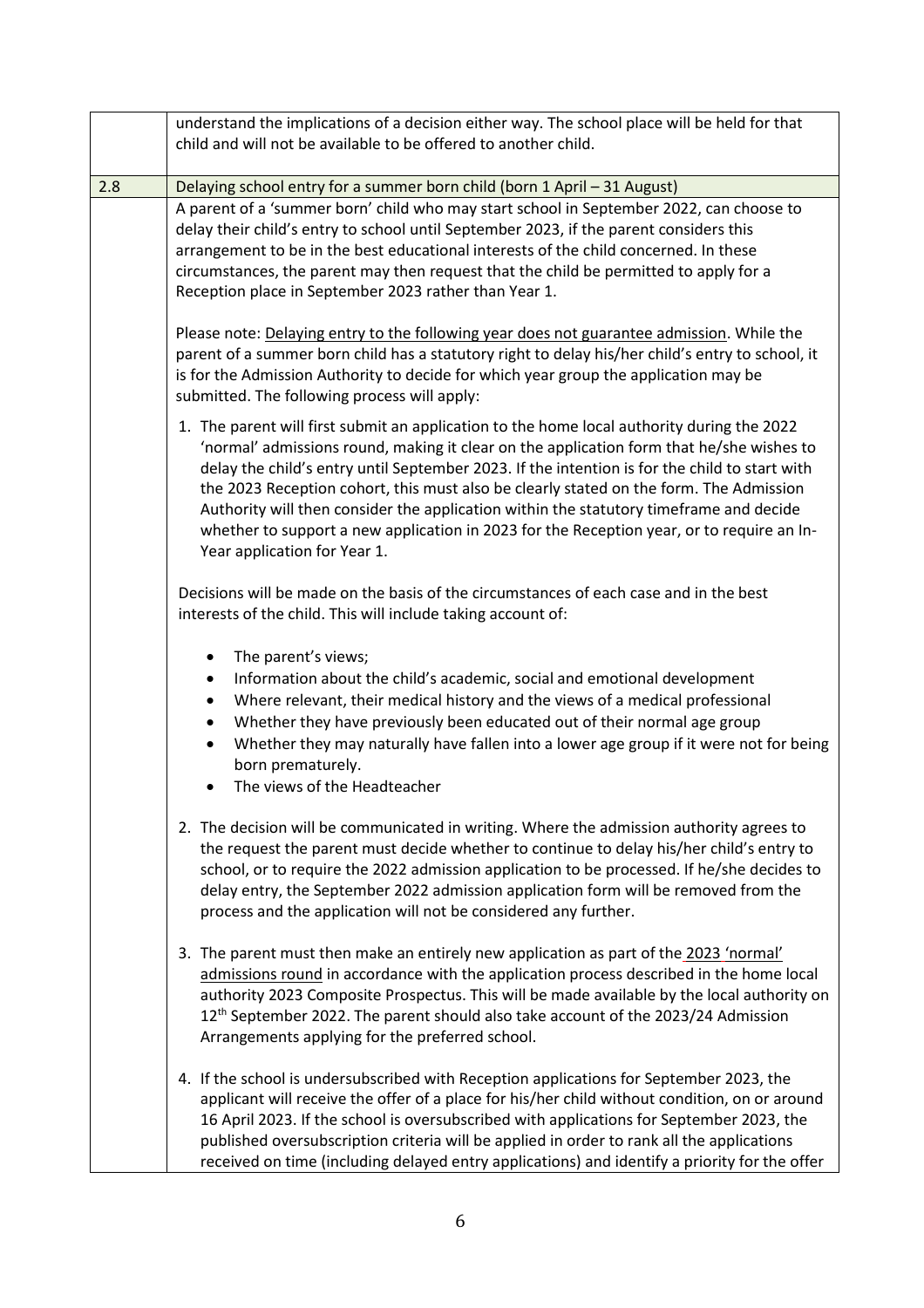|    | of available Reception places. Whether a place can be offered will depend on the outcome<br>of the 2023 application ranking exercise.                                                                                                                                                                                                                            |
|----|------------------------------------------------------------------------------------------------------------------------------------------------------------------------------------------------------------------------------------------------------------------------------------------------------------------------------------------------------------------|
| 5. | If the September 2023 Reception application is refused, the right of appeal will apply.                                                                                                                                                                                                                                                                          |
|    | If the admission authority does not agree to the request for the child to be permitted<br>6.<br>to make an application for a reception place in 2023 cohort, the parent can either<br>proceed with their application for their child to be admitted to reception in the 2022<br>cohort, or make an in-year application for their child to be admitted to year 1. |
|    | 7. If a parent delays a child's entry until 2023 and decides that the child should join Year<br>1 rather than Reception, he/she will need to make an In-Year application within six<br>school weeks of the place being required.                                                                                                                                 |
|    | 8. An admission authority is not required to honour a decision made by another<br>admission authority on admission out of the normal age group. Parents are<br>encouraged to make a request for an outside normal year group place at each school<br>to which they intend to apply for a place.                                                                  |
|    | For more information, please visit: Summer born children - advice for parents                                                                                                                                                                                                                                                                                    |
|    |                                                                                                                                                                                                                                                                                                                                                                  |

| 3.0 | Changing school - The 'In-Year' application process                                                                                                                                                                                                                                                                                                                                                                                                                                                                                                                                                                                                                                                                                        |
|-----|--------------------------------------------------------------------------------------------------------------------------------------------------------------------------------------------------------------------------------------------------------------------------------------------------------------------------------------------------------------------------------------------------------------------------------------------------------------------------------------------------------------------------------------------------------------------------------------------------------------------------------------------------------------------------------------------------------------------------------------------|
| 3.1 | The Admission Limit                                                                                                                                                                                                                                                                                                                                                                                                                                                                                                                                                                                                                                                                                                                        |
|     | The Local Governing Body Admission Committee within each school will recommend to the<br>Trust Board an admission limit for every year group other than the point of entry (for which a<br>statutory admission number is published) on an annual basis.                                                                                                                                                                                                                                                                                                                                                                                                                                                                                    |
|     | Admission limits are set in accordance with the level of resource available and to ensure that<br>as many places as possible can be offered without prejudicing 'the efficient delivery of<br>education and/or the efficient use of resources' or (where applicable) unlawfully breaching the<br>statutory Infant Class Size limit. In determining their recommended admission limits, the<br>Admission Committee will take account of factors such as school budget, accommodation,<br>class organisation, the specific needs of the children on roll and the wellbeing of pupils and<br>staff. Consequently, admission limits may be varied from time to time and so the number of<br>places that can be offered will alter accordingly. |
| 3.2 | Submitting an In-Year application                                                                                                                                                                                                                                                                                                                                                                                                                                                                                                                                                                                                                                                                                                          |
|     | The In-Year Application Form is available to download from each school website or can be<br>provided as a paper form via the school offices. The Application Form may be completed and<br>returned to the preferred school at any time, although it will only be administered within six<br>school weeks of the place being required, unless the application is for a child from a Service<br>family or the parent is a Crown Servant returning from overseas. In these circumstances, an<br>application will be considered further in advance providing an official letter is submitted with<br>the application, which sets out a relocation date and confirms a Unit postal address or<br>quartering area address.                       |
| 3.3 | Applying for a year group other than the child's relative (chronological) age                                                                                                                                                                                                                                                                                                                                                                                                                                                                                                                                                                                                                                                              |
|     | The In-Year Application Form will usually be submitted for the year group associated with the<br>child's age, although a parent may apply for an alternative year group where he/she considers<br>this would be in the best educational interests of the child concerned. The application must                                                                                                                                                                                                                                                                                                                                                                                                                                             |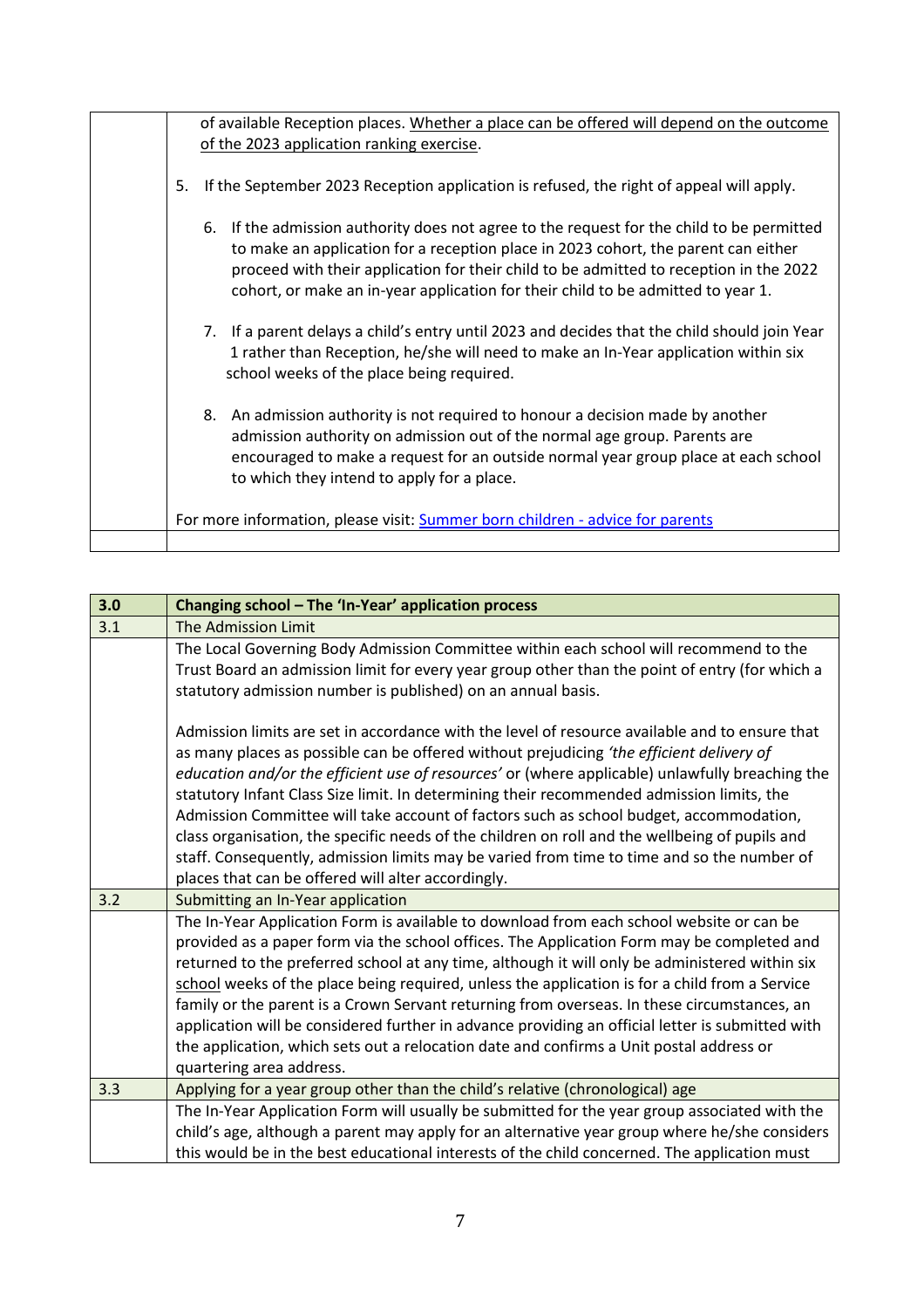|     | be accompanied with as much information as possible to support the case for 'retaining' or<br>'accelerating' the child.                                                                                                                                                                                                                                                                                                                                                                                                                                                                                                                                                                                                                                              |
|-----|----------------------------------------------------------------------------------------------------------------------------------------------------------------------------------------------------------------------------------------------------------------------------------------------------------------------------------------------------------------------------------------------------------------------------------------------------------------------------------------------------------------------------------------------------------------------------------------------------------------------------------------------------------------------------------------------------------------------------------------------------------------------|
|     | The Admission Authority will decide on a 'case by case' basis whether to support the parent's<br>request, taking account of the information provided and what is considered by the Admission<br>Authority to be in the best educational interests of the child concerned. Where an application<br>for a 'retained' or 'accelerated' placement is refused, the Admission Authority will further<br>consider whether a place can be offered in the child's chronological age year group. The<br>applicant will have the right to appeal the decision where a place cannot be offered in the<br>chronological age year group.                                                                                                                                           |
|     | 'Retained' and 'accelerated' placements secured through the In-Year admissions process will<br>be reviewed annually in conjunction with the child's parent.                                                                                                                                                                                                                                                                                                                                                                                                                                                                                                                                                                                                          |
| 3.4 | Notifying the In-Year admission decision                                                                                                                                                                                                                                                                                                                                                                                                                                                                                                                                                                                                                                                                                                                             |
|     | A decision letter will be issued to the applicant within 10 school days of receipt of the<br>completed application form, unless it is decided that supplementary information is required<br>before a decision can be taken. The applicant will be notified of the admission decision by first<br>class letter post.                                                                                                                                                                                                                                                                                                                                                                                                                                                  |
|     | Whether a place can be offered in the required year group will depend on the circumstances<br>at the school at the time the application is considered. The application will be refused where a<br>further admission would impact negatively on the school and so prejudice 'the efficient<br>delivery of education or the efficient use of resources' or breach the statutory Infant Class Size<br>Limit.                                                                                                                                                                                                                                                                                                                                                            |
| 3.5 | Accepting the offer of a place                                                                                                                                                                                                                                                                                                                                                                                                                                                                                                                                                                                                                                                                                                                                       |
|     | The Admission Authority regularly receive applications for school places and so, where a place<br>is offered, it is very helpful if the applicant can confirm acceptance of the offer (by letter or<br>email) as soon as possible after receiving the decision letter. However, the offer will remain<br>available for six school weeks from the date of the decision letter, at which point it is<br>expected that the child concerned will be attending school.<br>If the child is not on roll and regularly attending within this time frame, the Admission                                                                                                                                                                                                       |
|     | Authority will write to the applicant with a view to withdrawing the offer and making the<br>place available for another child.                                                                                                                                                                                                                                                                                                                                                                                                                                                                                                                                                                                                                                      |
| 3.6 | Applying the Fair Access Protocol                                                                                                                                                                                                                                                                                                                                                                                                                                                                                                                                                                                                                                                                                                                                    |
|     | The Admission Authority is committed to 'Fair Access to school for every child'. Therefore,<br>where an application is refused and the child concerned is not on roll or attending another<br>school, the Admission Authority will consider whether the child satisfies any of the criteria set<br>out in the relevant home local authority's Fair Access Protocol (FAP), which is published on<br>the relevant local authority's website. Where this is the case, the Admission Authority will<br>inform the relevant Local Authority and provide a copy of the completed In-Year Application<br>Form. This will enable the Local Authority to decide whether to engage with the applicant and<br>help secure a suitable educational placement without undue delay. |
| 3.7 | Children who are the subject of an Education Health and Care plan (EHCP)                                                                                                                                                                                                                                                                                                                                                                                                                                                                                                                                                                                                                                                                                             |
|     | If a child is the subject of an EHCP (formerly a Statement of Special Educational Needs) which<br>names a specific school, his/her parent should consult the Local Authority that issued the<br>EHCP, before applying for the child to change school. This Local Authority must be involved in<br>the process of agreeing any change of school.                                                                                                                                                                                                                                                                                                                                                                                                                      |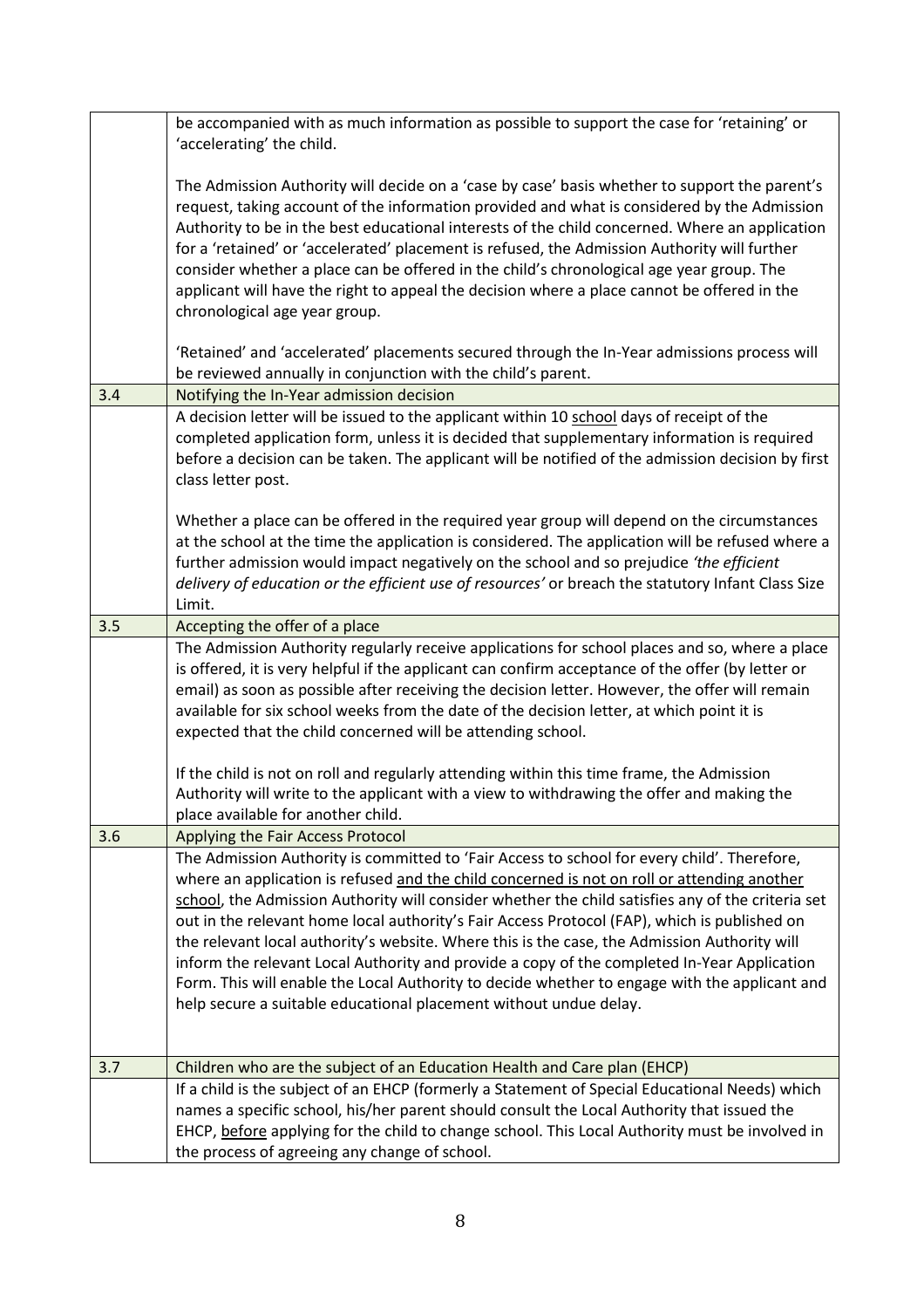| 4.0 | <b>The Oversubscription Criteria</b>                                                                                                                                                                                                                                                                                                                                                                                                                                                                                                                                                                                                                                                                                                                                                                                                                                                                                                                                                                                                                                                                                                                                                                                            |
|-----|---------------------------------------------------------------------------------------------------------------------------------------------------------------------------------------------------------------------------------------------------------------------------------------------------------------------------------------------------------------------------------------------------------------------------------------------------------------------------------------------------------------------------------------------------------------------------------------------------------------------------------------------------------------------------------------------------------------------------------------------------------------------------------------------------------------------------------------------------------------------------------------------------------------------------------------------------------------------------------------------------------------------------------------------------------------------------------------------------------------------------------------------------------------------------------------------------------------------------------|
| 4.1 | Oversubscription                                                                                                                                                                                                                                                                                                                                                                                                                                                                                                                                                                                                                                                                                                                                                                                                                                                                                                                                                                                                                                                                                                                                                                                                                |
|     | If there are more applications received at any one time than there are places available within<br>the preferred year group (oversubscription), the Admission Authority will consider every<br>application received at that time against the oversubscription criteria set out in section 4.2 of<br>these Admission Arrangements. This will enable the Admission Authority to sort the<br>applications into ranked order and identify a priority for the offer of available places. The<br>oversubscription criteria will also be applied where it is necessary to rank a waiting list.                                                                                                                                                                                                                                                                                                                                                                                                                                                                                                                                                                                                                                          |
| 4.2 | The Oversubscription Criteria                                                                                                                                                                                                                                                                                                                                                                                                                                                                                                                                                                                                                                                                                                                                                                                                                                                                                                                                                                                                                                                                                                                                                                                                   |
|     | Where a school is named in a child's Education, Health and Care Plan/Statement of<br>Educational Needs, the Admission Authority for the school is legally required to admit the<br>child to the school. Such children will therefore be allocated places at the named school<br>before the oversubscription criteria is applied.<br>Please see Appendix 1 to these arrangements for each school's oversubscription criteria.                                                                                                                                                                                                                                                                                                                                                                                                                                                                                                                                                                                                                                                                                                                                                                                                    |
|     | Notes:                                                                                                                                                                                                                                                                                                                                                                                                                                                                                                                                                                                                                                                                                                                                                                                                                                                                                                                                                                                                                                                                                                                                                                                                                          |
|     | Refer to section 1.4 of these Admission Arrangements for the definition of 'home<br>≻<br>address'                                                                                                                                                                                                                                                                                                                                                                                                                                                                                                                                                                                                                                                                                                                                                                                                                                                                                                                                                                                                                                                                                                                               |
|     | Refer to section 1.5 of these Admission Arrangements for the definition of 'sibling'<br>➤                                                                                                                                                                                                                                                                                                                                                                                                                                                                                                                                                                                                                                                                                                                                                                                                                                                                                                                                                                                                                                                                                                                                       |
| 4.3 | Prioritising applications by distance measurement                                                                                                                                                                                                                                                                                                                                                                                                                                                                                                                                                                                                                                                                                                                                                                                                                                                                                                                                                                                                                                                                                                                                                                               |
|     | In the event of oversubscription, applications are prioritised by ranking them against the<br>oversubscription criteria until the Published Admission Number (PAN) or admission limit is<br>reached (PANs are set out in the introduction to these Admission Arrangements). If this limit<br>is reached partway through an oversubscription criterion and there are still some applications<br>left to rank, there will be a need to further refine the order of the applications satisfying this<br>'cut off' criterion and those which qualify against a lower criterion.<br>The ranked order of these applications will be determined by calculating the straight-line<br>distance between each child's home and the school concerned, with the shorter distance<br>receiving the higher priority. Distances will be measured in a direct line from the address point<br>of the child's home address to the address point of a school as defined by the Local Land and<br>Property Gazetteer (LLPG). Measurement will be determined using the Local Authority's GIS<br>computerised mapping system.<br>In the case of a multi-dwelling building such as a block of flats, the same distance will apply for<br>all occupants. |
| 4.4 | Applying a tie-breaker                                                                                                                                                                                                                                                                                                                                                                                                                                                                                                                                                                                                                                                                                                                                                                                                                                                                                                                                                                                                                                                                                                                                                                                                          |
|     | Where two or more distances are exactly equal and it proves necessary to sort the associated<br>applications into ranked order, this will be decided by the drawing of lots. This activity will<br>take place at the school for which the applications were submitted and be supervised by a<br>person entirely independent of the Admission Authority.                                                                                                                                                                                                                                                                                                                                                                                                                                                                                                                                                                                                                                                                                                                                                                                                                                                                         |

| 5.0 | Lodging an appeal                                                                             |  |  |  |  |
|-----|-----------------------------------------------------------------------------------------------|--|--|--|--|
| 5.1 | The legal right to an appeal hearing                                                          |  |  |  |  |
|     | The administration of school admission appeals is subject to a statutory procedure set out in |  |  |  |  |
|     | the 2012 School Admission Appeals Code issued by the Department for Education. Any            |  |  |  |  |
|     | applicant whose admission application is formally refused is lawfully entitled to appeal this |  |  |  |  |
|     | decision. The refusal letter issued on behalf of the Admission Authority will explain how an  |  |  |  |  |
|     | appeal may be lodged using the Appeal Form which is available to download from each school    |  |  |  |  |
|     | website, or as a paper copy from the school office.                                           |  |  |  |  |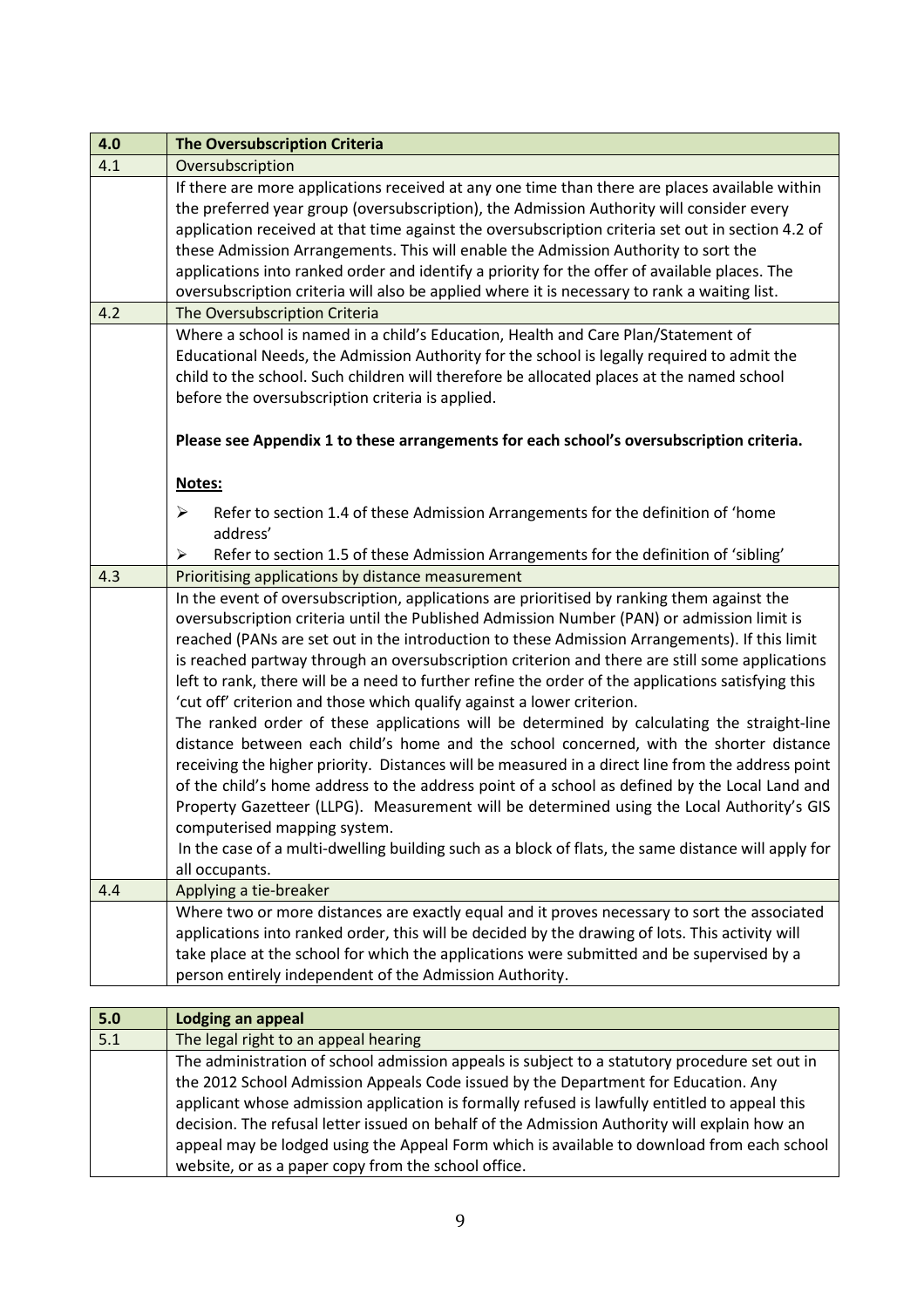| 5.2 | The Infant Class Size Appeal                                                                    |  |  |  |  |  |  |
|-----|-------------------------------------------------------------------------------------------------|--|--|--|--|--|--|
|     | The grounds on which an appeal panel can uphold an appeal are very limited where the            |  |  |  |  |  |  |
|     | decision to refuse admission was taken because the admission of a further child would breach    |  |  |  |  |  |  |
|     | the statutory Infant Class Size Limit. Section 4 of the 2012 School Admission Appeals Code      |  |  |  |  |  |  |
|     | specifies four conditions which an independent appeal panel must 'test' at an Infant Class Size |  |  |  |  |  |  |
|     | appeal hearing. Appellants are advised to refer to this information when considering lodging    |  |  |  |  |  |  |
|     | an appeal.                                                                                      |  |  |  |  |  |  |
| 5.3 | The Appeals Timetable                                                                           |  |  |  |  |  |  |
|     | The Admission Authority publishes an Appeals Timetable on each school website by 28             |  |  |  |  |  |  |
|     | February every year. This sets out the statutory time frame within which an appeal hearing      |  |  |  |  |  |  |
|     | must take place as well as the administrative timeframe within which the Admission Authority    |  |  |  |  |  |  |
|     | undertakes to process any appeal lodged with the school.                                        |  |  |  |  |  |  |
| 5.4 | Complaints about the administration of the appeals process                                      |  |  |  |  |  |  |
|     | The decision of an independent appeal panel is binding on all parties. However, where there is  |  |  |  |  |  |  |
|     | concern that the appeal process has not been administered in accordance with the 2012           |  |  |  |  |  |  |
|     | School Admission Appeals Code, a complaint may be raised with the Admission Authority via       |  |  |  |  |  |  |
|     | any of the school offices. Where no local resolution is reached, the parent may escalate the    |  |  |  |  |  |  |
|     | matter to the Education Funding Agency for further consideration.                               |  |  |  |  |  |  |

| 6.0                                      | <b>Key contact details</b>             |                                                            |  |  |
|------------------------------------------|----------------------------------------|------------------------------------------------------------|--|--|
| <b>The School</b>                        |                                        | Please see Appendix 2                                      |  |  |
|                                          | <b>The Partnership Trust</b>           | The Partnership Trust                                      |  |  |
|                                          |                                        | Mulberry Lodge                                             |  |  |
|                                          |                                        | Longfellow Road,                                           |  |  |
|                                          |                                        | Radstock,                                                  |  |  |
|                                          |                                        | Bath,                                                      |  |  |
|                                          |                                        | BA3 3AL                                                    |  |  |
|                                          |                                        | Tel: 01761 404207                                          |  |  |
|                                          |                                        | Email: office@thepartnershiptrust.com                      |  |  |
|                                          |                                        | Website: www.thepartnershiptrust.com.uk                    |  |  |
|                                          | For those families who are resident in | <b>Admissions and Entitlements Team</b>                    |  |  |
|                                          | Somerset the home local authority is   | County Hall,                                               |  |  |
| <b>Somerset Council</b>                  |                                        | Taunton,                                                   |  |  |
|                                          |                                        | Somerset,                                                  |  |  |
|                                          |                                        | <b>TA1 4DY</b>                                             |  |  |
|                                          |                                        | Tel: 0300 123 2224                                         |  |  |
|                                          |                                        | Email: schooladmissions@somerset.gov.uk                    |  |  |
|                                          |                                        | <b>Admissions and Transport</b>                            |  |  |
|                                          | For those families who are resident in | <b>Bath &amp; North East Somerset Council</b>              |  |  |
| <b>Bath and North East Somerset, the</b> |                                        | Lewis House,                                               |  |  |
|                                          | home local authority is Bath and       | <b>Manvers Street</b>                                      |  |  |
| <b>North East Somerset Council</b>       |                                        | <b>Bath</b>                                                |  |  |
|                                          |                                        | <b>BA1 1JG</b>                                             |  |  |
|                                          |                                        | Tel: 01225 394312                                          |  |  |
|                                          |                                        | Email: admissions_transport@bathnes.gov.uk                 |  |  |
| The Office of the Schools Adjudicator    |                                        | https://www.gov.uk/government/organisations/office-of-the- |  |  |
|                                          |                                        | schools-adjudicator                                        |  |  |
|                                          |                                        |                                                            |  |  |
|                                          | <b>The Education Funding Agency</b>    | www.gov.uk/government/organisations/education-funding-     |  |  |
|                                          |                                        | agency                                                     |  |  |
|                                          |                                        |                                                            |  |  |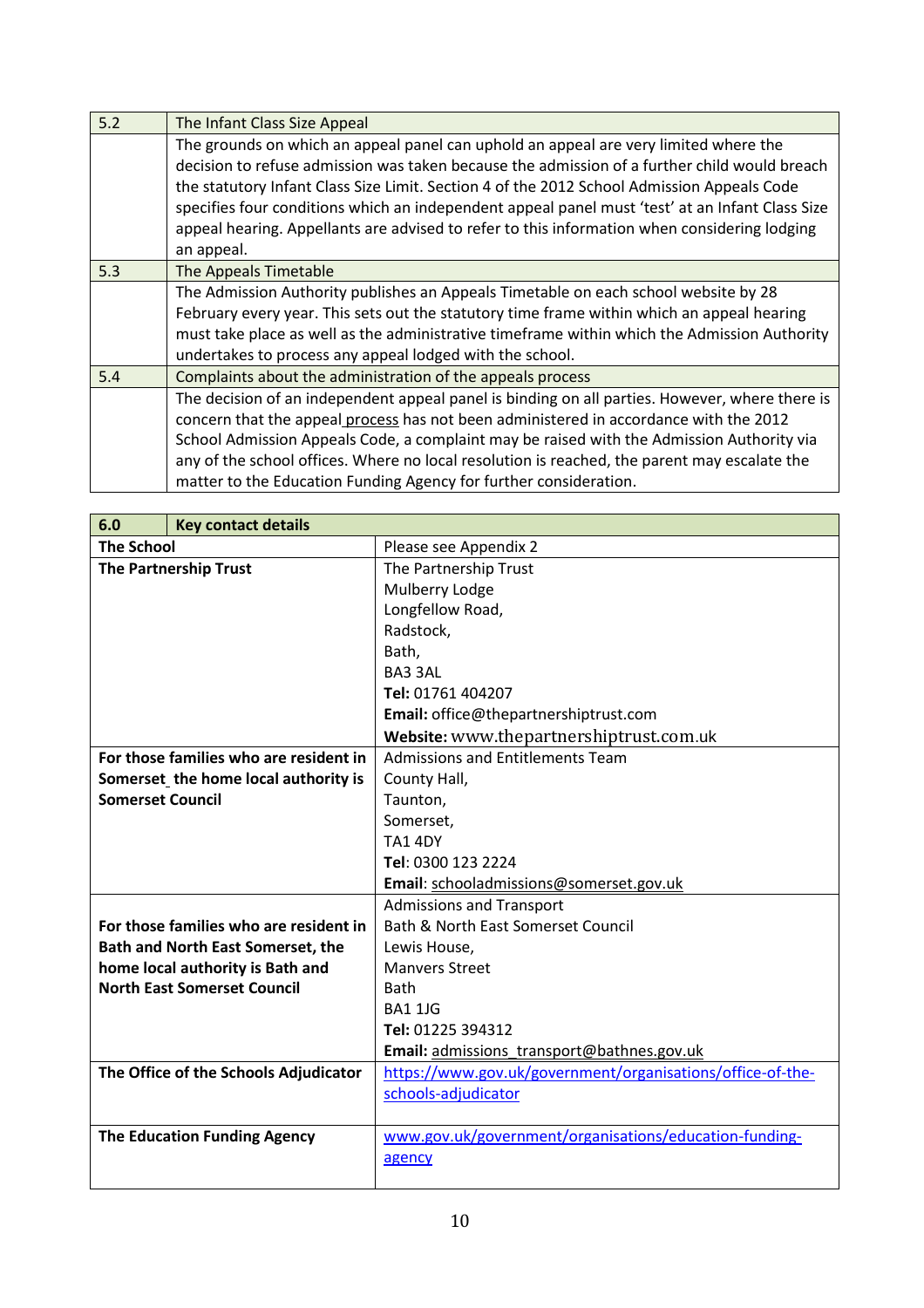| The Department for Education         | The Department for Education                       |  |  |  |
|--------------------------------------|----------------------------------------------------|--|--|--|
|                                      | Sanctuary Buildings,                               |  |  |  |
|                                      | 20 Great Smith St,                                 |  |  |  |
|                                      | London                                             |  |  |  |
|                                      | SW1P3BT                                            |  |  |  |
|                                      | Tel: 0370 000 2288                                 |  |  |  |
|                                      | Electronic contact form: form.education.gov.uk     |  |  |  |
|                                      | Website: www.education.gov.uk                      |  |  |  |
| <b>School Admissions Code</b>        | https://www.gov.uk/government/publications/school- |  |  |  |
|                                      | admissions-code--2                                 |  |  |  |
|                                      |                                                    |  |  |  |
| <b>School Admission Appeals Code</b> | https://www.gov.uk/government/publications/school- |  |  |  |
|                                      | admissions-appeals-code                            |  |  |  |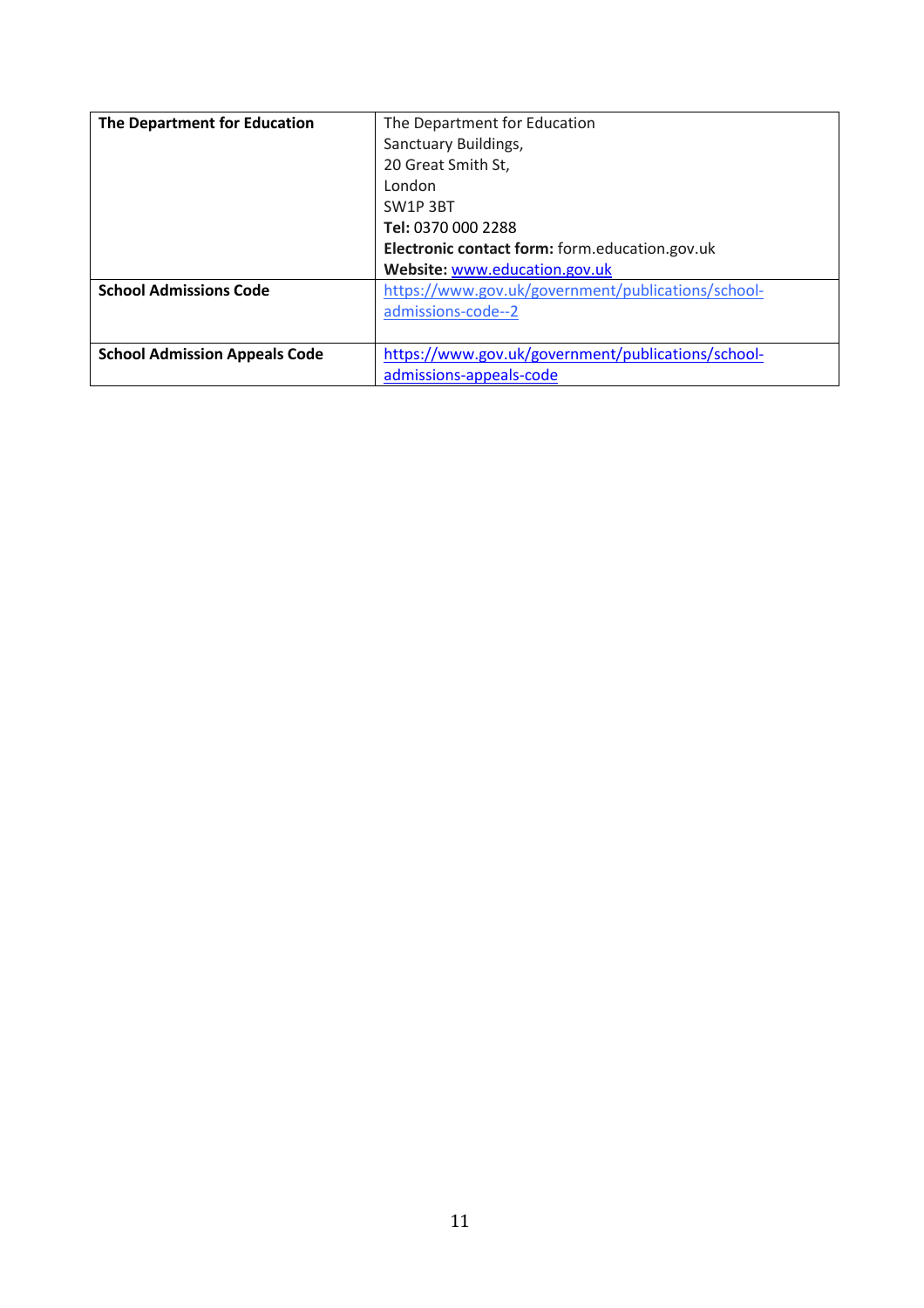## **Appendix 1 : Oversubscription Criteria**

| School                                | Oversubscription Criteria                                                                                                                                                                                                                                                                                                                                                                                                                                                                                                                                                                                                                                                                                                               |  |  |  |  |
|---------------------------------------|-----------------------------------------------------------------------------------------------------------------------------------------------------------------------------------------------------------------------------------------------------------------------------------------------------------------------------------------------------------------------------------------------------------------------------------------------------------------------------------------------------------------------------------------------------------------------------------------------------------------------------------------------------------------------------------------------------------------------------------------|--|--|--|--|
|                                       | Paragraph 4.2 sets out:                                                                                                                                                                                                                                                                                                                                                                                                                                                                                                                                                                                                                                                                                                                 |  |  |  |  |
|                                       | 4.2 Where a school is named in a child's Education, Health and Care<br>Plan/Statement of Educational Needs, the Admission Authority for the school is<br>legally required to admit the child to the school. Such children will therefore be<br>allocated places at the named school before the oversubscription criteria is<br>applied.                                                                                                                                                                                                                                                                                                                                                                                                 |  |  |  |  |
|                                       | This below sets out the oversubscription criteria for each school:                                                                                                                                                                                                                                                                                                                                                                                                                                                                                                                                                                                                                                                                      |  |  |  |  |
|                                       | Notes:                                                                                                                                                                                                                                                                                                                                                                                                                                                                                                                                                                                                                                                                                                                                  |  |  |  |  |
|                                       | Refer to section 1.4 of these Admission Arrangements for the definition of 'home<br>address'                                                                                                                                                                                                                                                                                                                                                                                                                                                                                                                                                                                                                                            |  |  |  |  |
|                                       | Refer to section 1.5 of these Admission Arrangements for the definition of 'sibling'                                                                                                                                                                                                                                                                                                                                                                                                                                                                                                                                                                                                                                                    |  |  |  |  |
| Abbot Alphege<br>Academy              | Children in public care [Looked after Children] or a child who was previously<br>1.<br>looked after but immediately after being looked after became subject to an<br>adoption, care arrangement, or special guardianship order.<br>2. Children for whom there will be a sibling in attendance on the admission date at<br>the school (in every case the child should be living in the same family unit at the<br>same normal permanent address)<br>For Reception only, children of permanent teaching staff.<br>3.<br>Children living closest to the school as measured in a direct line from the<br>4.<br>address point of the school.                                                                                                 |  |  |  |  |
| Cameley CofE<br><b>Primary School</b> | Children in public care [Looked after Children] or a child who was previously<br>1.<br>looked after but immediately after being looked after became subject to an<br>adoption, care arrangement, or special guardianship order.<br>Children for whom there will be a sibling in attendance on the admission date at<br>2.<br>the school (in every case the child should be living in the same family unit at the<br>same normal permanent address)<br>Children who are in attendance at the School's nursery school on the date of<br>3.<br>application.<br>4. Children living closest to the school as measured in a direct line from the<br>address point.                                                                            |  |  |  |  |
| Castle Primary<br>School              | Children in public care [Looked after Children] or a child who was previously<br>1.<br>looked after but immediately after being looked after became subject to an<br>adoption, care arrangement, or special guardianship order.<br>Children who live within a 1.5 mile radius of the school and for whom there will<br>2.<br>be a sibling in attendance on the admission date at the preferred school.<br>Children who live outside a 1.5 mile radius of the school but it is their closest<br>3.<br>school and for whom there will be a sibling in attendance on the admission date<br>at the preferred school.<br>Children who live closest to the school, as measured in a direct line from the<br>4.<br>address point of the school |  |  |  |  |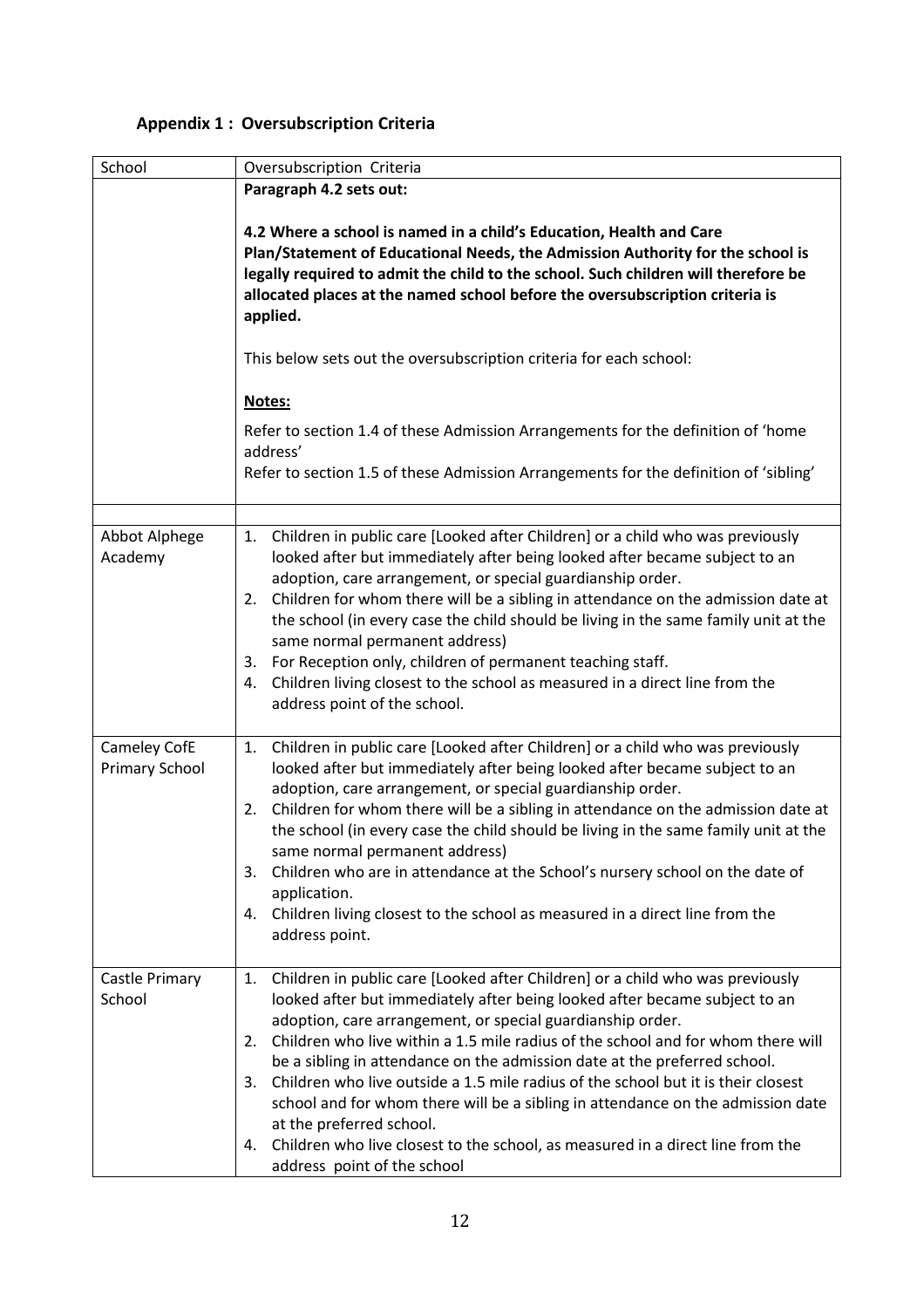| Chew Magna<br>Primary School              | Children in public care [Looked after Children] or a child who was previously<br>1.<br>looked after but immediately after being looked after became subject to an<br>adoption, care arrangement, or special guardianship order.<br>Children for whom there will be a sibling who lives at the same address in<br>2.<br>attendance on the admission date at the preferred school.<br>3. For Reception only: children of teaching staff who have been in post for at least<br>2 years<br>Children living closest to the school as measured in a direct line from the<br>4.<br>address point of the school.                                                                                                                                                                                                                                                                                                                                                               |
|-------------------------------------------|------------------------------------------------------------------------------------------------------------------------------------------------------------------------------------------------------------------------------------------------------------------------------------------------------------------------------------------------------------------------------------------------------------------------------------------------------------------------------------------------------------------------------------------------------------------------------------------------------------------------------------------------------------------------------------------------------------------------------------------------------------------------------------------------------------------------------------------------------------------------------------------------------------------------------------------------------------------------|
| Farmborough<br>Church Primary<br>School   | Children in public care [Looked after Children] or a child who was previously<br>1.<br>looked after but immediately after being looked after became subject to an<br>adoption, care arrangement, or special guardianship order.<br>Children who live within a 1.5 mile radius of the school, for whom there will be a<br>2.<br>sibling in attendance on the admission date at the school (in every case the child<br>should be living in the same family unit at the same normal permanent address)<br>Children who live within a 1.5 mile radius of the school.<br>3.<br>Children who live outside of a 1.5 mile radius of the school, for whom there will<br>4.<br>be a sibling in attendance on the admission date at the school (in every case the<br>child should be living in the same family unit at the same normal<br>permanent address)<br>Children living closest to the school as measured in a direct line from the<br>5.<br>address point of the school. |
| Hayesdown First<br>School                 | Children in public care [Looked after Children] or a child who was previously<br>1.<br>looked after but immediately after being looked after became subject to an<br>adoption, care arrangement, or special guardianship order.<br>2. Children who live within the catchment area* of the school and for whom there<br>will be a sibling who lives at the same address in attendance on the admission<br>data at the school<br>Children who live outside the catchment area of the school and for whom there<br>3.<br>will be a sibling who lives at the same address in attendance at the school on the<br>admission date<br>Children who live within the catchment area of the school<br>4.<br>Children living closest to the school as measured in a direct line from the<br>5.<br>address point of the school<br>* for details of school catchment area see:                                                                                                       |
| Marksbury C of E<br><b>Primary School</b> | https://www.somerset.gov.uk/education-and-families/school-catchment/<br>1. Children in public care [Looked after Children] or a child who was previously<br>looked after but immediately after being looked after became subject to an<br>adoption, care arrangement, or special guardianship order.<br>Children who live within a 1.5 mile radius of the school of the school and for<br>2.<br>whom there will be a sibling who lives at the same address in attendance on the<br>admission date at the school.<br>Children who live outside a 1.5 mile radius of the school but it is their closest<br>3.<br>school and for whom there will be a sibling who lives at the same address in<br>attendance on the admission date at the school.                                                                                                                                                                                                                         |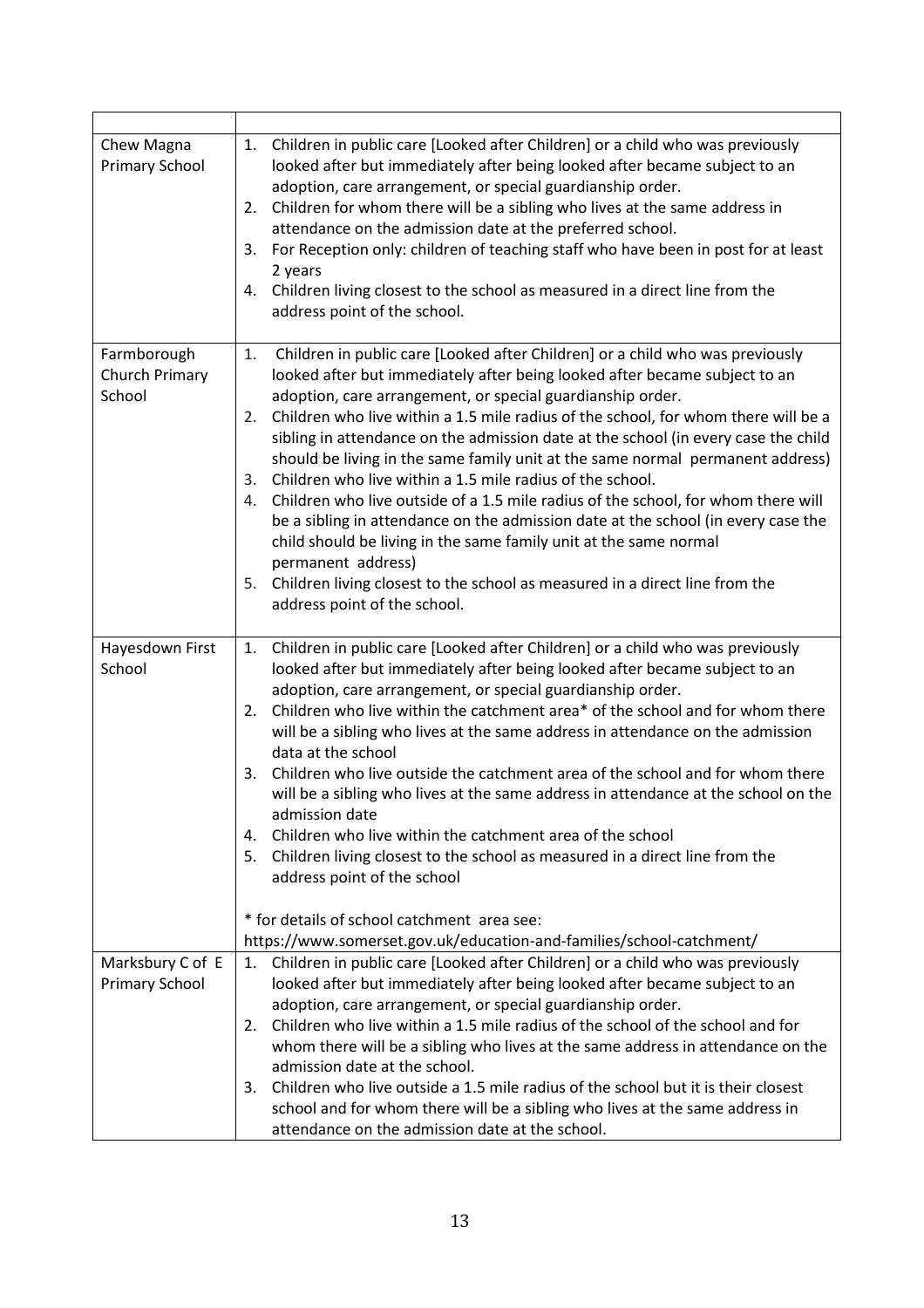|                               | 4. Children living closest to the school as measured in a direct line from the<br>address point of the school.                                                                                                                                                                                                                                                                                                                                                                                                                                                                                                                                                                                                                                                                                                                                                                                                                              |
|-------------------------------|---------------------------------------------------------------------------------------------------------------------------------------------------------------------------------------------------------------------------------------------------------------------------------------------------------------------------------------------------------------------------------------------------------------------------------------------------------------------------------------------------------------------------------------------------------------------------------------------------------------------------------------------------------------------------------------------------------------------------------------------------------------------------------------------------------------------------------------------------------------------------------------------------------------------------------------------|
| Moorlands Infant<br>School    | Children in public care [Looked after Children] or a child who was previously<br>1.<br>looked after but immediately after being looked after became subject to an<br>adoption, care arrangement, or special guardianship order.<br>Children who live within a 1.5 mile radius of the schools and for whom there will<br>2.<br>be a sibling in attendance in either Moorlands Infants or Junior School on the<br>admission date at the school.<br>Children who live outside a 1.5 mile radius of the school but it is their closest<br>3.<br>School and for whom there will be a sibling in attendance in either Moorlands<br>Infants or Junior School on the admission date at the preferred school.<br>4. Children who live closest to the school as measured in a direct line from the<br>address point of the Infant School.                                                                                                             |
| Moorlands Junior<br>School    | Children in public care [Looked after Children] or a child who was previously<br>1.<br>looked after but immediately after being looked after became subject to an<br>adoption, care arrangement, or special guardianship order.<br>2. Children for whom there will be a sibling in attendance on the admission date at<br>Moorlands Infant School or the Junior School.<br>Children transferring from the Moorlands Infant School without a sibling in<br>3.<br>attendance on the admission date at Moorlands Infant School or the Junior<br>School.<br>Children who live closest to the Junior School as measured in a direct line from<br>4.<br>the address point of the Junior School.                                                                                                                                                                                                                                                   |
| <b>Nunney First</b><br>School | Children in public care [Looked after Children] or a child who was previously<br>1.<br>looked after but immediately after being looked after became subject to an<br>adoption, care arrangement, or special guardianship order.<br>Children who live within the catchment area* of the school and for whom there<br>2.<br>will be a sibling who lives at the same address in attendance on the admission<br>date at the school<br>Children who live within the catchment area of the school<br>3.<br>Children who live outside the catchment area of the school and for whom there<br>4.<br>will be a sibling who lives at the same address in attendance at the school on the<br>admission date<br>Children living closest to the school as measured in a direct line from the<br>5.<br>address point of the school<br>* for details of school catchment area see:<br>https://www.somerset.gov.uk/education-and-families/school-catchment/ |
| Paulton Infant<br>School      | 1. Children in public care [Looked after Children] or a child who was previously<br>looked after but immediately after being looked after became subject to an<br>adoption, care arrangement, or special guardianship order.<br>Children for whom there will be a sibling in attendance on the admission date at<br>2.<br>the school.<br>3. Children for whom there will be a sibling in attendance at Paulton Junior School<br>on the admission date at the school<br>Children living closest to the school as measured in a direct line from the<br>4.<br>address point of the school.                                                                                                                                                                                                                                                                                                                                                    |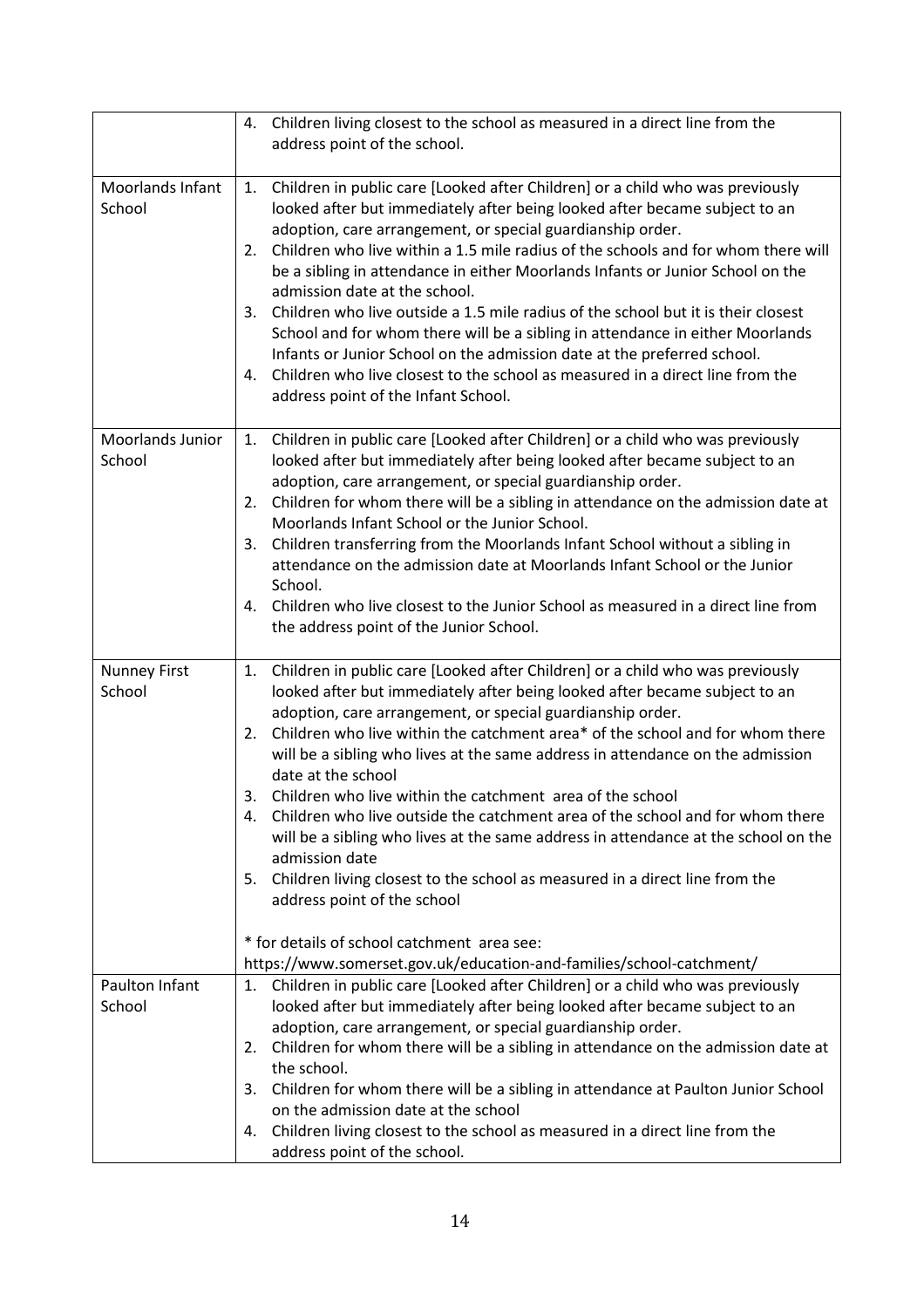| Pensford Primary         |                                                                            | 1. Children in public care [Looked after Children] or a child who was previously                               |
|--------------------------|----------------------------------------------------------------------------|----------------------------------------------------------------------------------------------------------------|
| School                   | looked after but immediately after being looked after became subject to an |                                                                                                                |
|                          |                                                                            | adoption, care arrangement, or special guardianship order.                                                     |
|                          | 2.                                                                         | Children who live within a 1.5 mile radius of the school and for whom there will                               |
|                          |                                                                            | be a sibling who lives at the same address in attendance on the admission date                                 |
|                          |                                                                            | at the preferred school.                                                                                       |
|                          | 3.                                                                         | Children who live within a 1.5 mile radius of the school.                                                      |
|                          | 4.                                                                         | Children who live outside a 1.5 mile radius of the school and for whom there will                              |
|                          |                                                                            | be a sibling who lives at the same address in attendance on the admission date                                 |
|                          |                                                                            | at the preferred school [with priority being given to children living closest to the                           |
|                          |                                                                            | school as measured in a direct line from the address point of the school].                                     |
|                          |                                                                            | 5. For Reception only, children of teaching staff who have been in post for at least                           |
|                          |                                                                            | 2 years.                                                                                                       |
|                          |                                                                            | 6. Children living closest to the school as measured in a direct line from the                                 |
|                          |                                                                            | address point of the school.                                                                                   |
|                          |                                                                            |                                                                                                                |
| Roundhill Primary        | 1.                                                                         | Children in public care [Looked after Children] or a child who was previously                                  |
| School                   |                                                                            | looked after but immediately after being looked after became subject to an                                     |
|                          |                                                                            | adoption, care arrangement, or special guardianship order.                                                     |
|                          | 2.                                                                         | Children for whom there will be a sibling in attendance on the admission date at                               |
|                          |                                                                            | the school (in every case the child should be living in the same family unit at the                            |
|                          |                                                                            | same normal permanent address                                                                                  |
|                          | 3.                                                                         | For Reception only children of teaching staff who have been in post for at least 2                             |
|                          |                                                                            | years.                                                                                                         |
|                          |                                                                            | 4. Children living closest to the school as measured in a direct line from the<br>address point of the school. |
|                          |                                                                            |                                                                                                                |
| St Mary's CofE           | 1.                                                                         | Children in public care [Looked after Children] or a child who was previously                                  |
| School,                  |                                                                            | looked after but immediately after being looked after became subject to an                                     |
| Writhlington             |                                                                            | adoption, care arrangement, or special guardianship order.                                                     |
|                          | 2.                                                                         | Children who live within a 1.5 mile radius of the school of the school and for                                 |
|                          |                                                                            | whom there will be a sibling who lives at the same address in attendance on the                                |
|                          |                                                                            | admission date at the preferred school.                                                                        |
|                          |                                                                            | 3. Children who live outside a 1.5 mile radius of the school but it is their closest                           |
|                          |                                                                            | school and for whom there will be a sibling who lives at the same address in                                   |
|                          |                                                                            | attendance on the admission date at the preferred school.                                                      |
|                          | 4.                                                                         | Children for whom there will be a sibling in attendance on the admission date at                               |
|                          |                                                                            | the school (see notes for sibling definition) and who do not fall within categories                            |
|                          |                                                                            | 2 and 3.                                                                                                       |
|                          | 5.                                                                         | Children living closest to the school as measured in a direct line from the                                    |
|                          |                                                                            | address point of the school.                                                                                   |
|                          |                                                                            |                                                                                                                |
| <b>Weston All Saints</b> | 1.                                                                         | Children in public care [Looked after Children] or a child who was previously                                  |
| Primary School           |                                                                            | looked after but immediately after being looked after became subject to an                                     |
|                          |                                                                            | adoption, care arrangement, or special guardianship order.                                                     |
|                          |                                                                            | 2. Children for whom there will be a sibling in attendance on the admission date at                            |
|                          |                                                                            |                                                                                                                |
|                          |                                                                            | the school (in every case the child should be living in the same family unit at the                            |
|                          |                                                                            | same normal permanent address)                                                                                 |
|                          | 3.                                                                         | For Reception only, children of teaching staff who have been in post for at least<br>2 years.                  |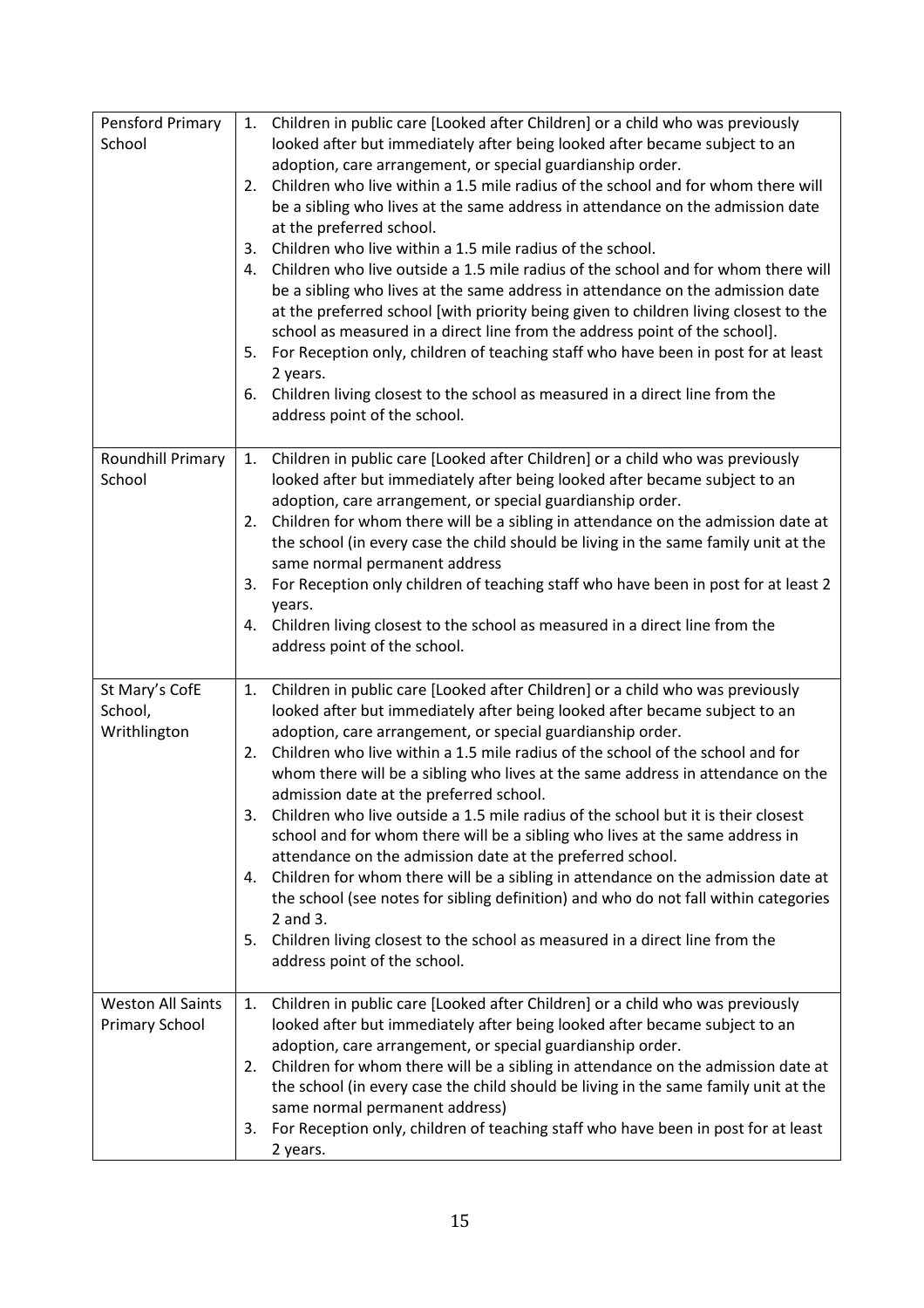|  | 4. Children living closest to the school as measured in a direct line from the<br>address point of the school. |
|--|----------------------------------------------------------------------------------------------------------------|
|  |                                                                                                                |